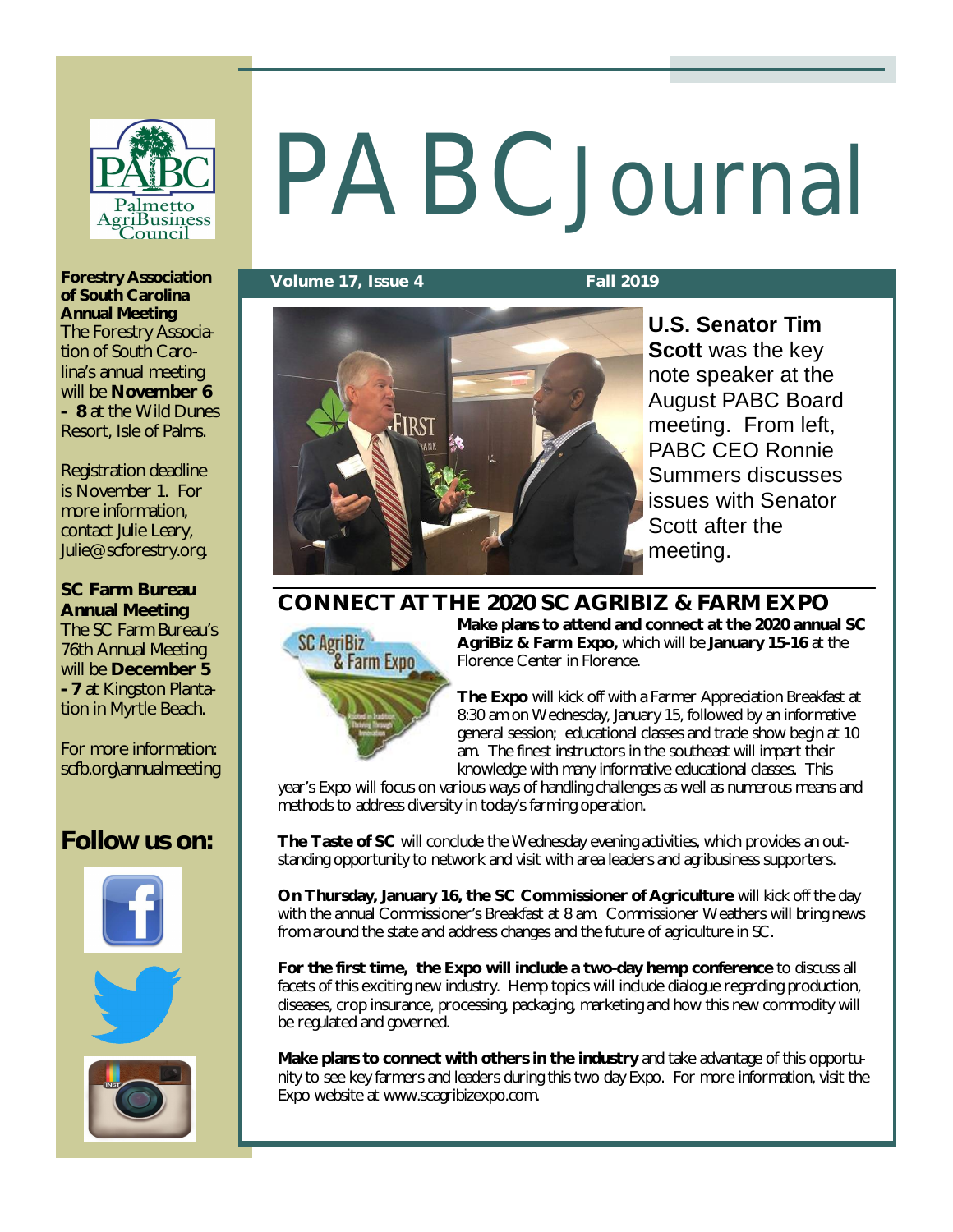#### **Palmetto LEAF Offers Leadership Program for South Carolina Agribusiness Industry**

Every impactful industry has influential leaders. Tech or retail, manufacturing or finance, service or hospitality, all require nim-

ble, networked, principled visionaries. These individuals are people at the top of their games, who are passionate about shaping the future of their industries.



Now, Clemson University has created a program to help identify and cultivate leaders for the state's largest economic sector –agribusiness– including forestry and related natural resource industries.

Palmetto Leadership Program for the Environment, Agriculture and Forestry, or Palmetto LEAF, is two-year intensive instructional, experiential learning and networking program designed to push agribusiness, forestry and environmental professionals to their ultimate career goals and create a leadership pipeline for the state's \$42 billion agribusiness industry.

Palmetto LEAF is directed by Clemson University's College of Agriculture, Forestry and Life Sciences (CAFLS) and Public Service and Agriculture (PSA) Division.

Palmetto LEAF Director Kirby Player said other states have had agricultural leadership programs, with the first developed in Michigan in 1965, and the idea for a South Carolina version has been discussed for a few years.

According to Player, Palmetto LEAF participants will gain insights from top leaders and professionals, network with each other and industry influencers, visit and interact with related industries in neighboring states and discover strategies for achieving work-life balance.

The program takes two years to complete and culminates with participants choosing and developing a practicum project designed to make a difference in their sphere of influence.

SC Commissioner of Agriculture Hugh Weathers said Palmetto LEAF will be an accelerant to the state's already strong agribusiness industry.

"The primary reason that SCDA was created 140 years ago is still true today. That is to promote and nurture the growth and development of South Carolina's agriculture industry and its related businesses. We see Palmetto LEAF as an important part of ensuring the agriculture industry continues to grow and our farmers continue to prosper," Weathers said.

The program is advised by a board comprised of representatives from the Palmetto AgriBusiness Council, SCDHEC, SCDNR, SC Farm Bureau, SC Forestry Commission, Forestry Association of South Carolina, SC Department of Agriculture and SC State University USDA Liaison.

PABC CEO Ronnie Summers, who serves on the board, said, "Agribusiness, as the number one industry in the state of South Carolina, is excited about Palmetto LEAF. Clemson is to be commended for its role in initiating this targeted "leadership" pro-<br> *gram* for agribusiness." (*cont. on pg. 3, see Palmetto LEAF*) (cont. on pg. 3, see Palmetto LEAF)

#### *South Carolina Farmers Affected by 2018 Hurricanes Can Apply for Assistance*

South Carolina Farmers affected by hurricanes in 2018 can now apply for assistance through the Wildfire and Hurricane Indemnity Program Plus (WHIP+) [\(https://www.farmers.gov/recover/whip-plus\),](https://www.farmers.gov/recover/whip-plus),) administered by the United States Department of Agriculture. More than \$3 billion is available to U.S. farmers through the disaster relief package passed early June.

The following South Carolina counties that were declared disaster areas are eligible to apply for assistance: Aiken, Bamberg, Berkeley, Calhoun, Charleston, Chesterfield, Clarendon, Colleton, Darlington, Dillon, Dorchester, Florence, Georgetown, Horry, Lancaster, Lee, Marion, Marlboro, Orangeburg, Richland and Williamsburg. Additionally, farmers in counties that did not receive a primary disaster declaration may still apply, but will be required to provide supporting documentation to establish that the crops were directly affected by a qualifying disaster loss.

Farmers should contact their local USDA Service Center [\(https://www.farmers.gov/service-center-locator\)](https://www.farmers.gov/service-center-locator)) or visit farmers.gov/recover/whip-plus [\(https://www.farmers.gov/recover/whip-plus\)](https://www.farmers.gov/recover/whip-plus)) for a complete listing of eligibility requirements and payment limitations.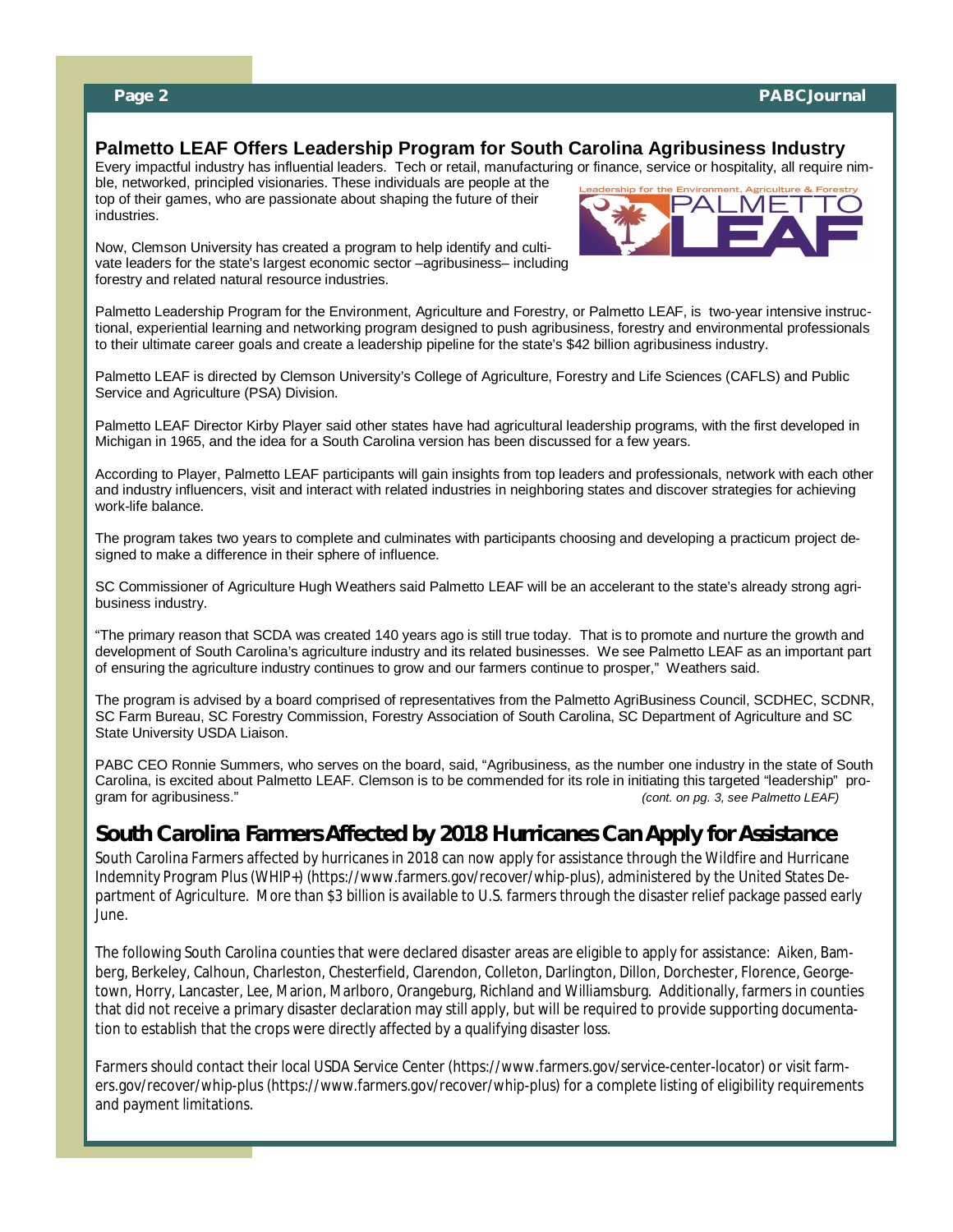#### **Volume 17, Issue 4 Page 3**

### *MEMBERS IN THE NEWS\_\_\_\_\_\_\_\_\_\_\_\_\_\_\_\_\_\_\_\_\_\_\_\_\_\_\_\_\_\_\_\_\_*



**SENATOR CAMPBELL AND MCCALL FARMS OWNERS NAMED ADVOCATES OF THE YEAR** The South Carolina Advocates for Agriculture presented awards for Ag Advocates of the Year to Marion and Henry Swink, owners of McCall Farms (a PABC member) and Senator Paul Campbell. Above left, PABC CEO Ronnie Summers, Marion Swink, Commissioner Hugh Weathers and Henry Swink. Above right, Senator Campbell makes remarks after accepting his award.



**Brittney Miller, Board Chair of The SC Poultry Federation, a PABC member, presented Dr. Dave Wicker (left) with a Lifetime Achievement Award and Ken Martin (right) with the Outstanding Service Award at the recent SCPF Annual Meeting. Fieldale Farms, the employer of both of these gentlemen, is also a PABC member.** 

#### **Amplified Ag Expands Vertical Roots Operation to the Farmers Market**

**Vertical Roots** has opened a new facility in West Columbia, leasing three acres at the SC State Farmers Market from wholesaler Senn Brothers. The company, which started in Charleston, grows six varieties of lettuce and is actually one of three vertically integrated companies under parent company, **Amplified Ag** (a PABC member), which handles business development and marketing for all three.

Brian Wheat, director of community engagement, says the company's lettuces not only grow quickly under tightly controlled condition, they reach shelves within 24 hours of harvest, aided by their location. "This is an opportunity to bring another element of agriculture to the Farmers Market site," Wheat said.

#### *CONGRATULATIONS TO THE SC STATE FAIR— CELEBRATING 150 YEARS!*

#### **Palmetto Leaf (cont. from pg. 2)**

According to the USDA's National Agricultural Statistics Service, the average age of farmers has been trending consistently upward for 30 years and South Carolina farmers are part of that trend with an average age of 58.3. Palmetto LEAF is designed in part to help sustain the state's agribusiness industry for future generations and equip leaders in key segments that support the economic engines of agriculture, forestry and the natural resources of SC.

Palmetto LEAF applicants should be SC residents fully engaged in SC agriculture, forestry or natural resources or environmental stewardship. Applicants must be at least 28 years old by January 15, 2020. Applications for Class I (Jan. 2020—Dec. 2022) must be completed and submitted or postmarked no later than Nov. 4, 2019. For online application and to learn more about Palmetto LEAF and applicant eligibility, visit https:[/www.clemson.edu/cafls/palmetto-leaf/.](http://www.clemson.edu/cafls/palmetto-leaf/.)